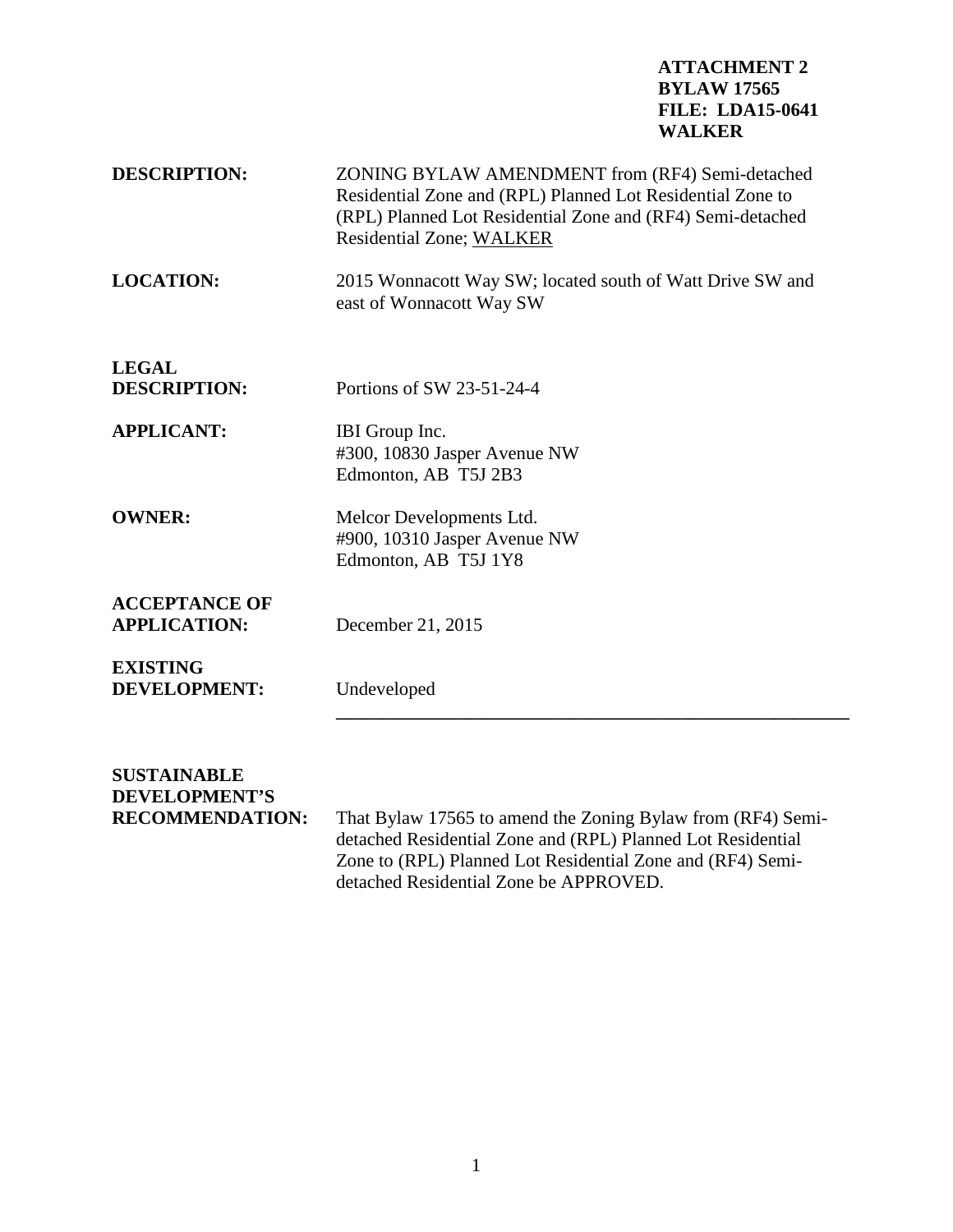## **BYLAW 17565 FILE: LDA15-0641 WALKER**

## **DISCUSSION**

## **1. The Application**

This is an application to amend the Zoning Bylaw from (RF4) Semi-detached Residential Zone and (RPL) Planned Lot Residential Zone to (RPL) Planned Lot Residential Zone and (RF4) Semi-detached Residential Zone. The proposed rezoning will allow the development of small lot single detached housing and semi-detached housing where zoning and subdivision for single detached housing and semi-detached housing was previously approved, in support of a request to revise the approved subdivision.

## **2. Site and Surrounding Area**

Land north of the subject site is zoned (RF5) Row Housing Zone. Land to the south and west is zoned RPL and RF4. Land to the east is zoned RF4 and (RF6) Medium Density Multiple Family Zone. This area is currently under development.



*Pictometry View of site looking north*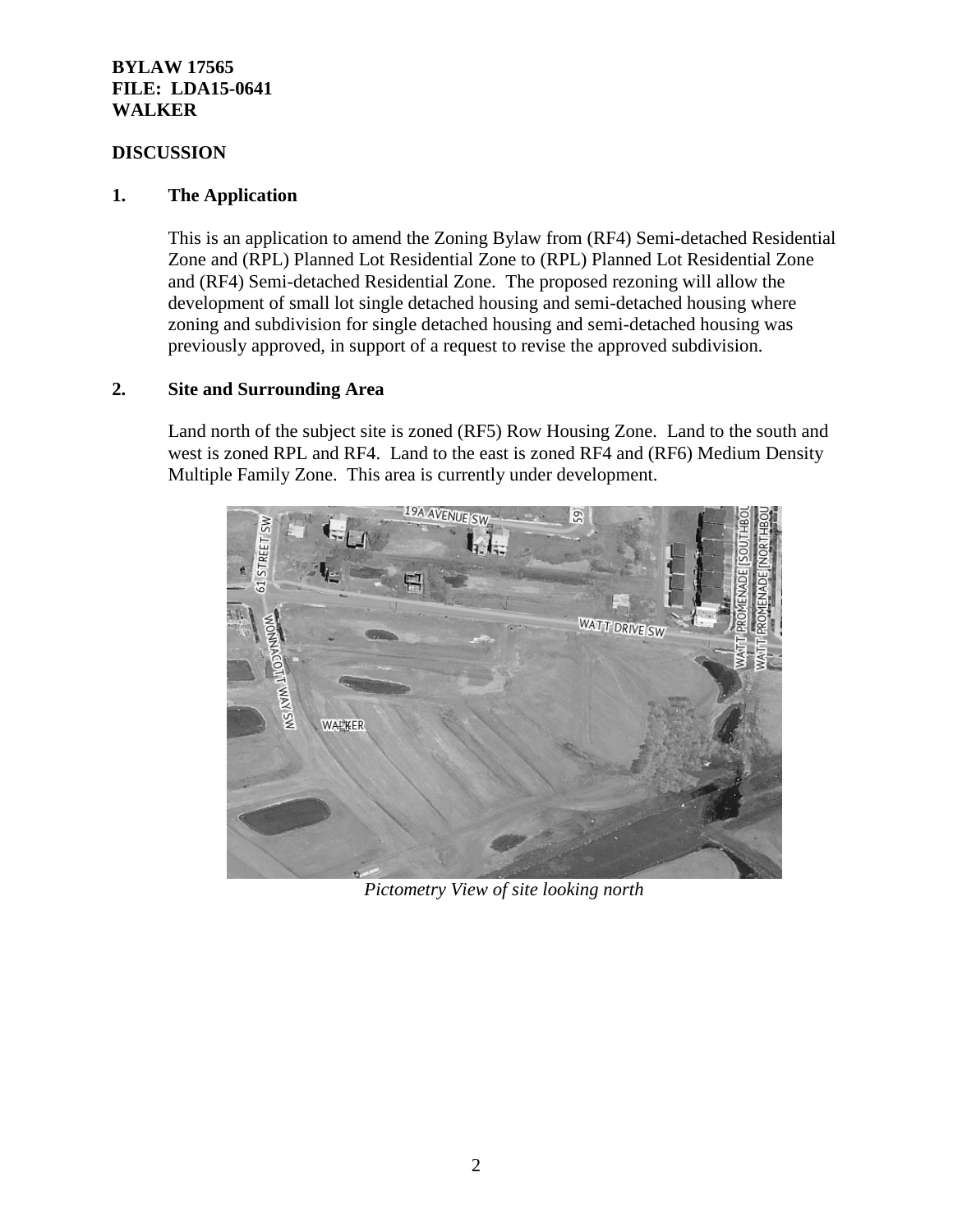## **BYLAW 17565 FILE: LDA15-0641 WALKER**

## **ANALYSIS**

## **1. Compliance with Approved Plans and Land Use Compatibility**

The proposed rezoning, located in a developing neighbourhood supports the following policies within *The Way We Grow*:

- 3.6.1.6 Support contiguous development and infrastructure in order to accommodate growth in an orderly and economical fashion.
- 4.4.1.2 Provide a broad and varied housing choice, incorporating housing for various demographic and income groups in all neighbourhoods.

The proposed rezoning conforms to the Walker Neighbourhood Structure Plan, which designates the subject land for low density residential development. The proposed rezoning and resulting development is compatible with the existing and planned development of adjacent land.

#### **2. Commenting Agencies**

All comments from affected City Departments and utility agencies have been addressed.

#### **3. Environmental Review**

The subject land was deemed suitable for the intended use through an Environmental Site Assessment review when the land was initially zoned for residential uses.

#### **4. Surrounding Property Owners' Concerns**

Sustainable Development received no response to its advance notification letter sent to surrounding property owners and the Summerside Community League of Edmonton on January 4, 2016.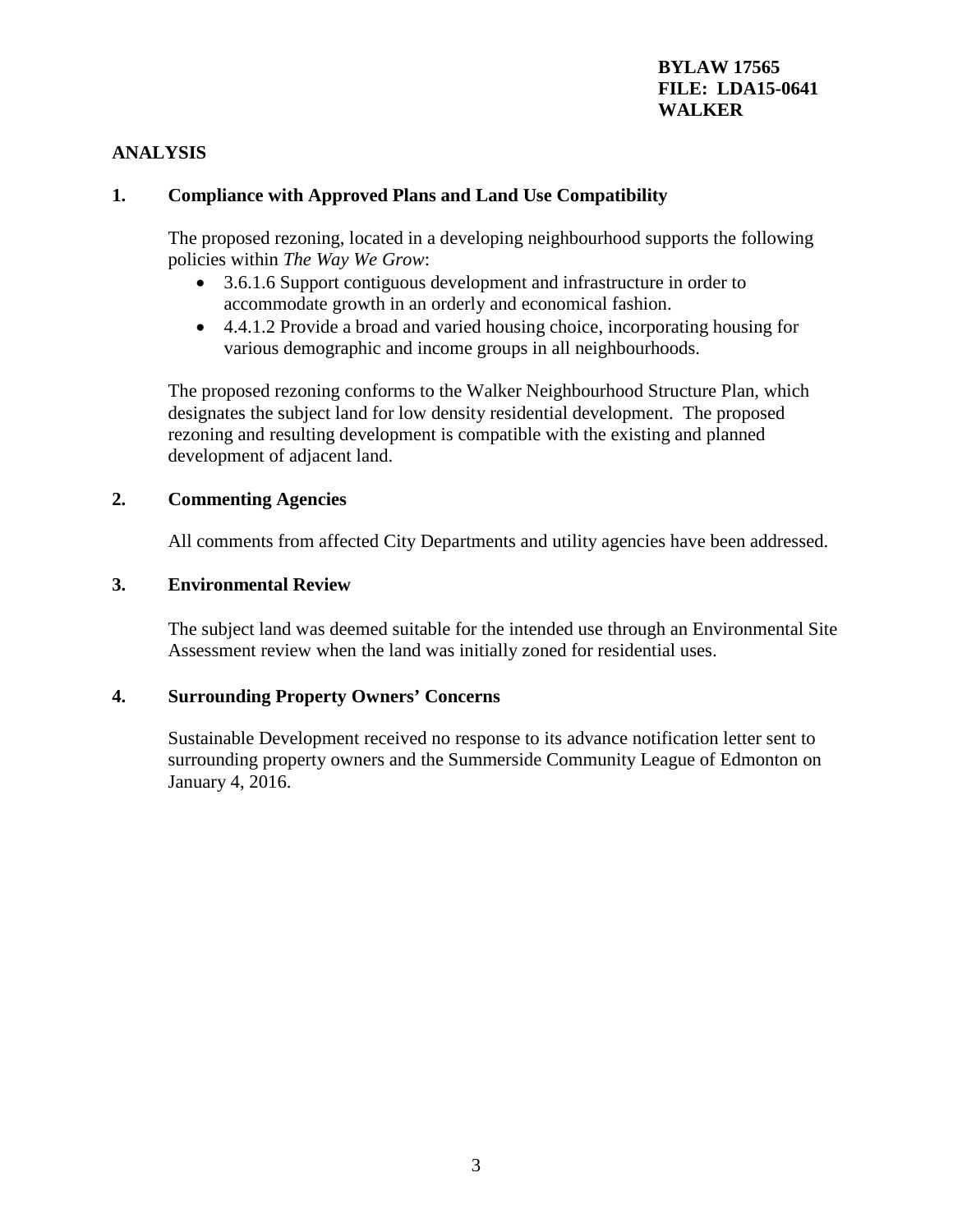## **BYLAW 17565 FILE: LDA15-0641 WALKER**

## **JUSTIFICATION**

Sustainable Development recommends that Bylaw 17565 be APPROVED on the basis that the application conforms to the Walker Neighbourhood Structure Plan, meets the technical requirements of Civic Departments and utility agencies, and will result in development that is compatible with the existing and planned development of surrounding land.

## **ATTACHMENT**

2a Maps

Written by: Cyndie Prpich Approved by: Tim Ford Sustainable Development March 14, 2016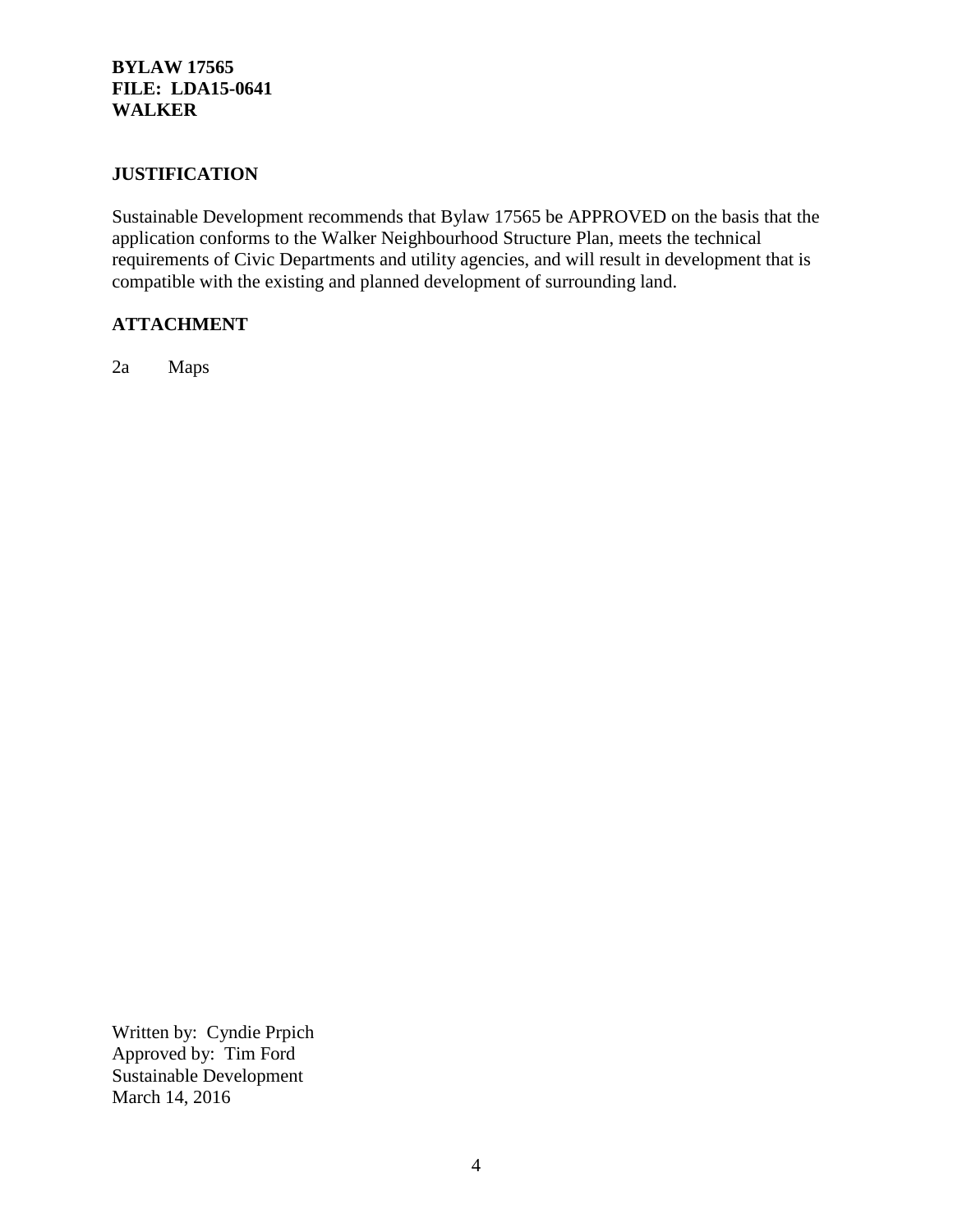#### ATTACHMENT 2a



# SURROUNDING LAND USE ZONES

FILE: LDA15-0641 DATE: March 14, 2016 BYLAW 17565

SUSTAINABLE DEVELOPMENT